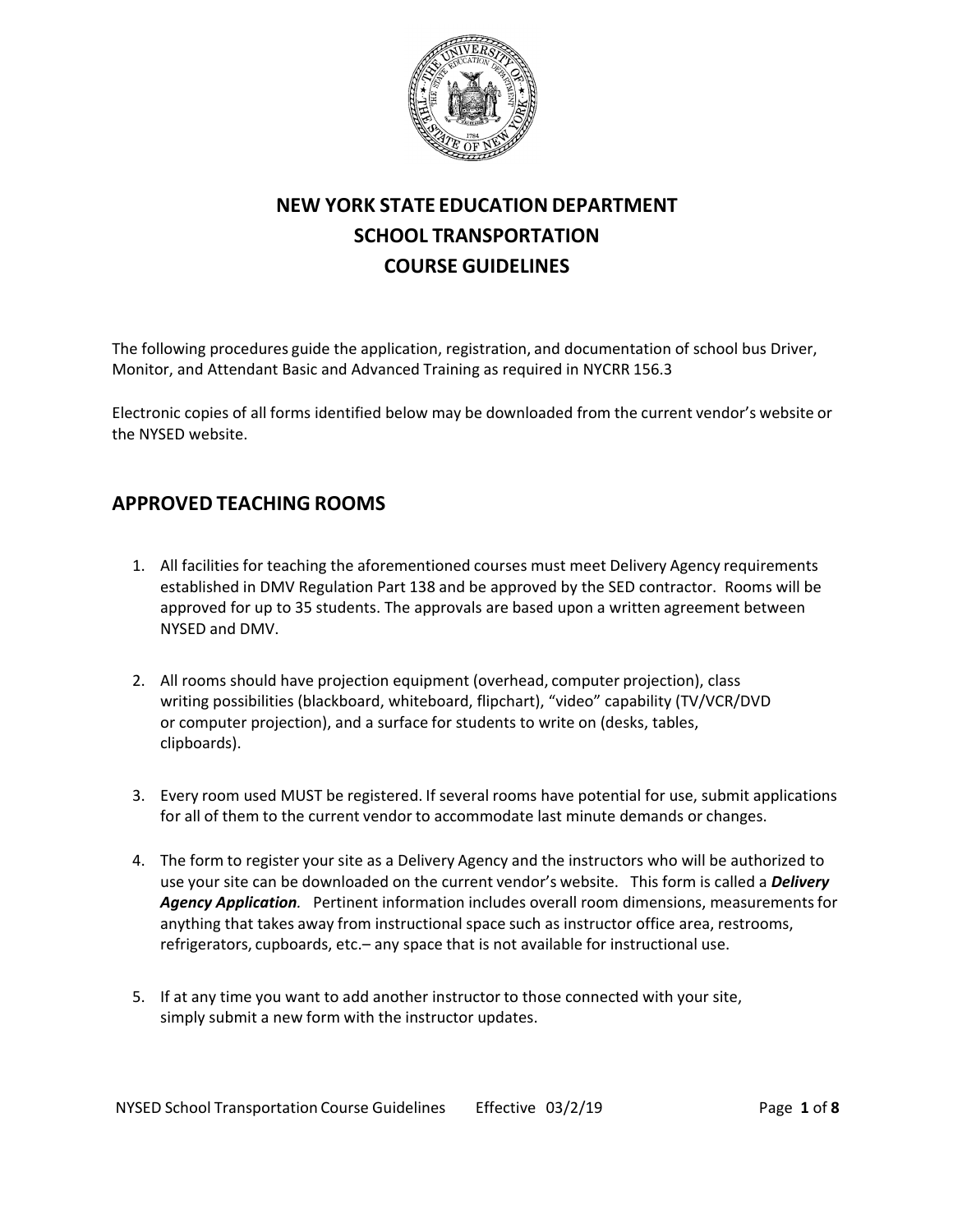- 6. Each Notice of Program Offering (NPO) submitted for your Delivery Agency must be signed by one of the SBDI's listed on the form.
- 7. Delivery Agency numbers will be in the form 111-11. If you have multiple facilities your numbers will be in the format xxx-01, xxx-02 xxx-03, etc.
- 8. **Facilities must be renewed every two years.** This is a DMV and SED requirement. Submit a new Delivery Agency Application and select the option for "Delivery Agency Renewal". Write in your assigned Facility Number in the space provided.

### **CLASS SIZES**

- 1. There are no class size minimums, however the maximum students allowed in any class is 35. Classes over 35 will only be approved in extreme verifiable emergencies. Contact NYSED for prior approval.
- 2. You may not have more students in a classroom than the classroom has been approved to accommodate. Rooms must be at least 200 square feet to be approved. (15 square feet, per person)
- 3. You will be asked to provide a simple diagram and description of the classroom. This should be a simple drawing of the layout of the room, its contents, entrances and exits. The diagram *MUST* include the square footage of the room.

## **NOTICE OF PROGRAM OFFERING (NPO)**

A Notice of Program Offering (NPO) is the form submitted when you are ready to offer the basic or advanced driver course or the basic monitor attendant course. It can be downloaded from the current vendor's website, PTSI.

Guidelines for Notice of Program Offerings (NPO)

- 1. Need to be submitted *15 business days* prior to the start date of the course to the current vendor, Pupil Transportation Safety Institute (PTSI) (*40 business days* if offering PIRP). NPO's not submitted at least *15 business* days prior to the start date of the course may not be approved.
- 2. All NPO's must be typed.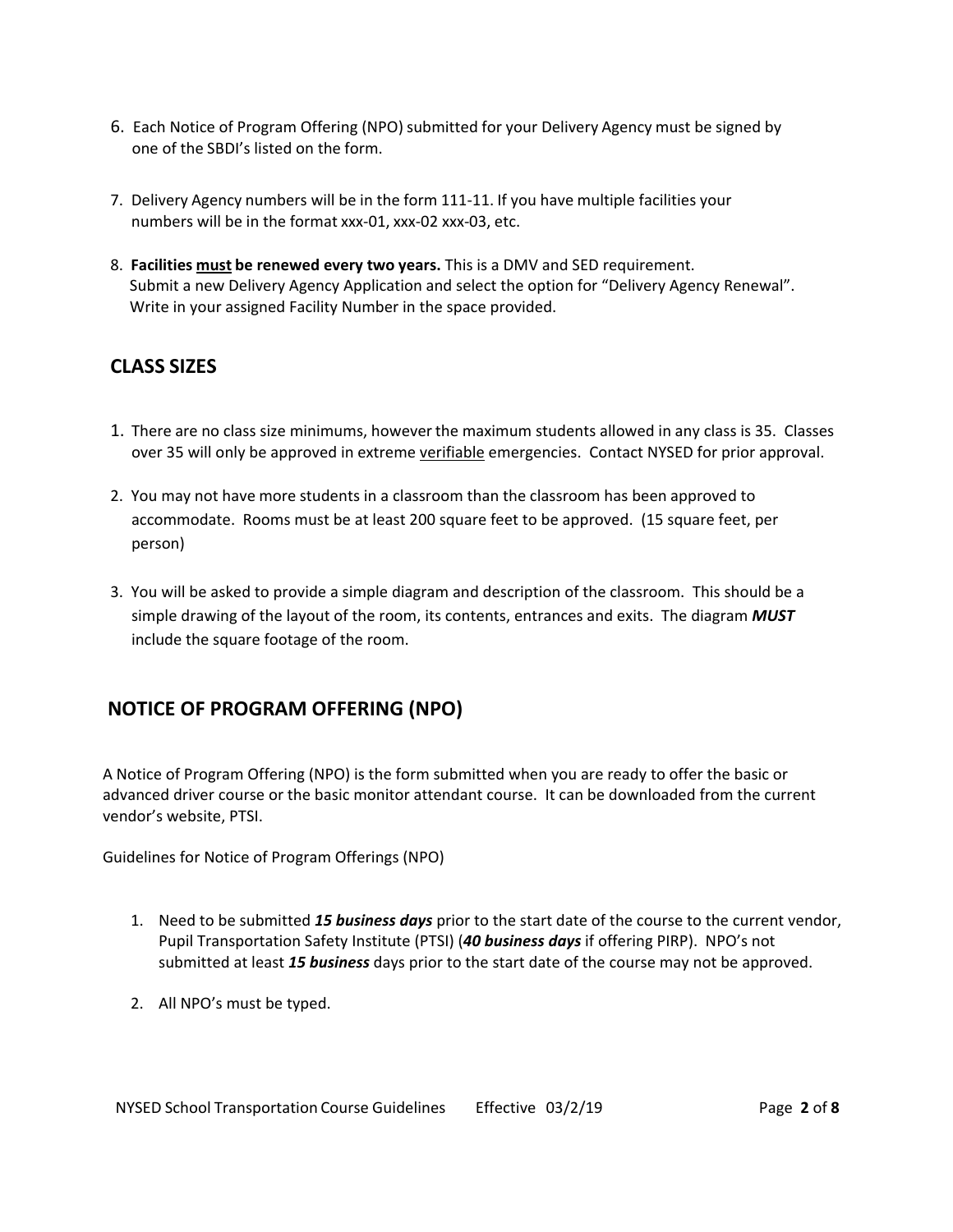- 3. You may not begin a course without receiving an assigned course number from PTSI. PTSI cannot issue certificates for courses that have not been approved. The vendor is not permitted to assign course numbers retroactively.
- 4. Accepted by mail and email only. Service by facsimile not accepted.
- 5. SBDI mailing address is where completion certificates will be sent.
- 6. Make sure Delivery Agency number is active prior to submission, or submit renewal with NPO.
- 7. Verify program schedule hours add up to 30 for basic bus driver course or 10 for advanced driver or basic monitor attendant course prior to submission. *Non-Instructional break time does not count towards instructional time.*
- 8. When an NPO is approved, a COURSE NUMBER is assigned and returned via the e-mail address listed on the NPO. **DO NOT HOLD A COURSE UNLESS YOU HAVE A COURSE NUMBER.** Retain a copy for your records and future reference as this assigned number is needed to retrieve completion certificates at the conclusion of the course.

## **COURSE SCHEDULES**

- 1. Courses must follow the guidelines of the approved curriculum. Note that different course chapters or units are scheduled for different lengths, from 1 to 3 hours, and that courses require both classroom and on-bus time. Both learning environments must be incorporated as required. Course schedules are identified in the individual curriculum course guidelines. Refer to your course materials for schedules.
- 2. Course segments do not have to be taught in their order in the curriculum, but may be adapted to class time and on-bus time availability. If a chapter or unit is designed for 2.5 hours, it can be split between two days as long the instructional time equals 2.5 hours. If access to a bus is limited, all the on-bus sections of a course can be scheduled together in 1 or 2 sessions to make scheduling easier.
- 3. Course schedules on the Notice of Program Offering must identify all instructional and noninstructional (breaks, meals) time. Bus Driver Basic Courses must have at least 30 instructional hours and Bus Driver Advanced and Monitor/Attendant Basic Courses must have at least 10 instructional hours. Break time *cannot* be included as instructional time.
- 4. Any teaching segment longer than 2 hours must include a 15 minute break. Any course segment over 4 hours must also include a 30 minute meal break. These time increments are a minimum requirement. More breaks are encouraged.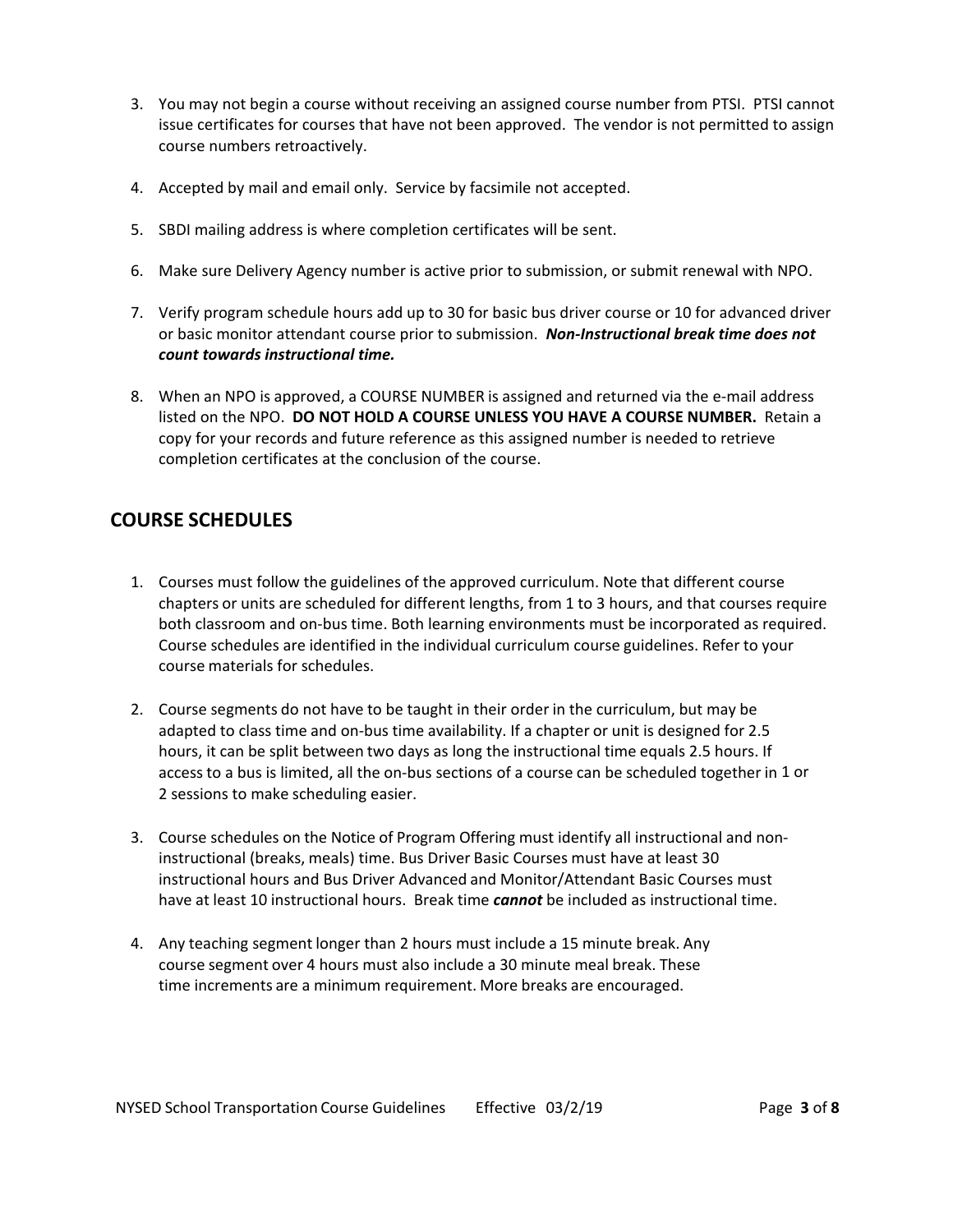5. The maximum instructional time in one day is 8 hours. For emergencies requiring a longer instructional day, contact NYSED for prior approval.

#### *Example: A full-day course could be scheduled from 8 am to 5 pm with 15 minute morning and afternoon breaks and a 30 minute lunch. This would reflect 9 total hours on your program schedule.*

- 6. If you have to change the schedule of a course after it has been approved, e-mail your approved copy of the NPO with the assigned course number with a new course schedule to the current vendor. Note on the schedule that it has been revised or amended.
- 7. Scheduling of Bus Driver and Monitor Attendant Courses together as a single class must meet specific additional scheduling guidelines. These guidelines are at the end of this document.

### **POINT INSURANCE REDUCTION PROGRAM - PIRP**

- 1. Only bus driver courses (not attendant/monitor) qualify for PIRP credit. Based upon DMV requirements distance learning courses do not qualify for PIRP at the present time. Questions should be directed to NYSED.
- 2. For a list of PIRP processing agencies contact the current vendor, PTSI.
- 3. Any driver course approved less than 40 days before it starts cannot be approved for PIRP credit. This is part of the agreement between NYSED and DMV. The course may count for completion of the NYSED course requirement, but not be eligible for PIRP.
- 4. The *NYDMV Point/Insurance Reduction Program Application* you will need for class participants can be found on the vendor's website.

## **NOTICE OF PROGRAM COMPLETION (NPC'S)**

When the course has concluded, a form known as the *Notice of Program Completion* is submitted to the vendor to retrieve completion certificates for all participants.

Guidelines for Notice of Completions (NPC's) must:

- 1. Submitted with a photo copy of CDL licenses for each driver listed for Basic or Advanced driver courses. (Please submit 6-8 licenses per page)
- 2. Submitted with a photo copy of state issued driver's license or state issued photo identification card for each participant on Basic Monitor/Attendant course. (Please submit 6-8 licenses per page)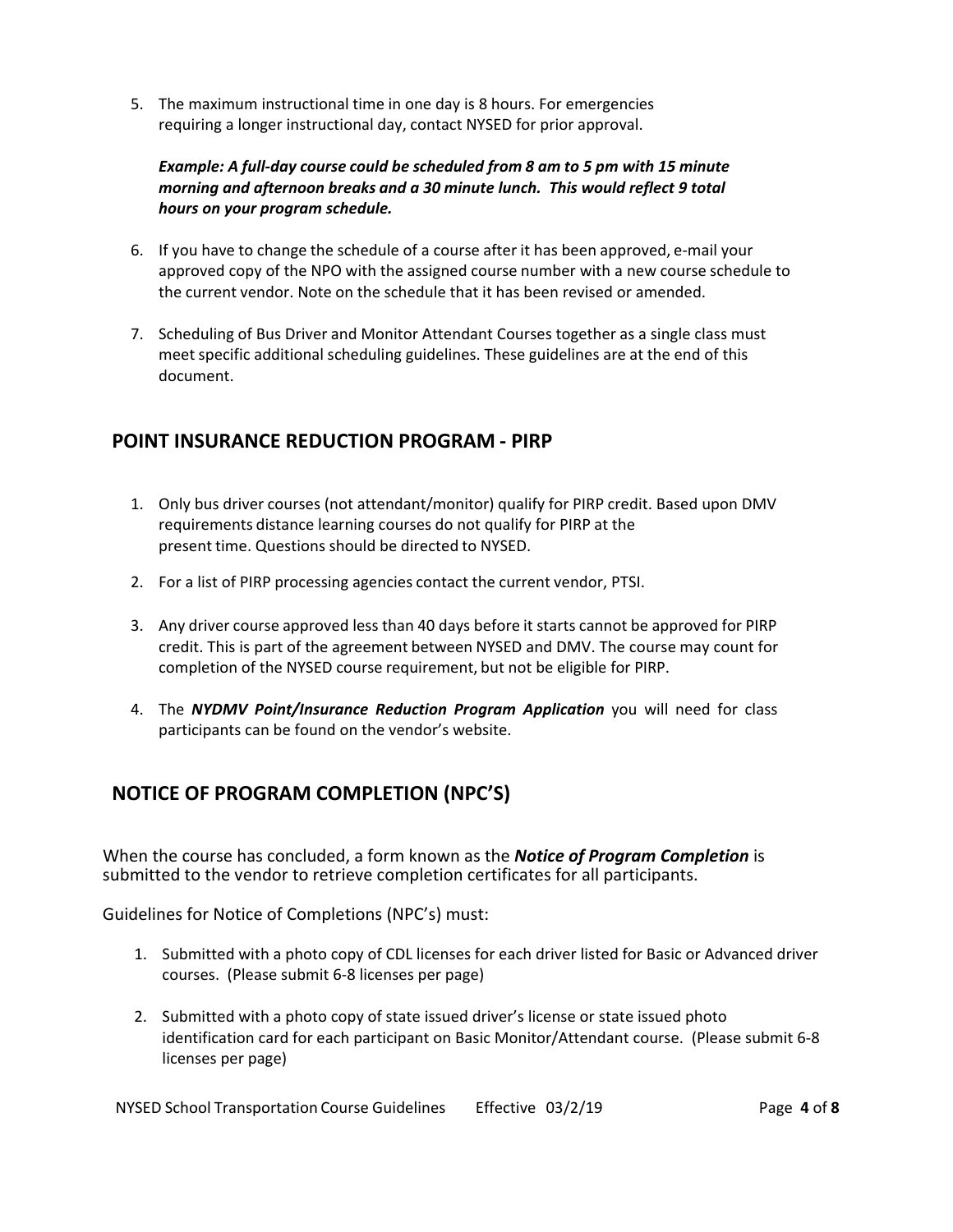- 3. Include the participant's home address. Training school or bus company addresses will not be accepted.
- 4. Must be mailed or emailed to the vendor. Forms that are faxed or printed will not be processed.
- 5. It will take the vendor, PTSI, 15 business days to process.
- 6. All Basic/Advanced Driver course and Basic Monitor/Attendant course instructional hours must be completed within *30 business days* of the date of the first class.
- 7. Make-up sessions for *all courses* must be conducted within *15 business days* of the completion date of the course.
- 8. Submission of the NPC must be within *45 business days* of the course start date. No certificates will be processed after that date. No exceptions.
- 9. It is the responsibility of all lead SBDI's and MI's to immediately upon receipt, give certificates of completion to the bus driver, monitor/attendant who has successfully completed their Basic or Advanced course. The certificate is the property of the bus driver, monitor/attendant and it is their responsibility to provide their employer with a copy.
- 10. If an instructor has an NPC more than 30 days overdue, no additional NPOs will be processed until the late NPCs have been submitted.
- 11. NPCs must be signed by the same SBDI that submitted the NPO.
- 12. Must include assigned course number from NPO. NPC's received without an assigned course number will be returned and certificates delayed.
- **13.** Original certificates needing corrections must be mailed and received by our office before we can issue a new certificate. Certificates will be mailed to the address of the SBDI listed on the corresponding NPO. Completed certificates can be faxed on request however, this process will still require **15 business days to process.**
- 14. Attendant/Monitor NPC's require the last 4 digits of the Attendant/Monitors Social Security Number. Driver Basic and Advanced Driver NPC's require the driver license number of each participant.
- 15. To cancel a course, write "CANCELLED" across an NPC with the approved course number, signature of SBDI, date and submit to the current vendor, PTSI.

**.**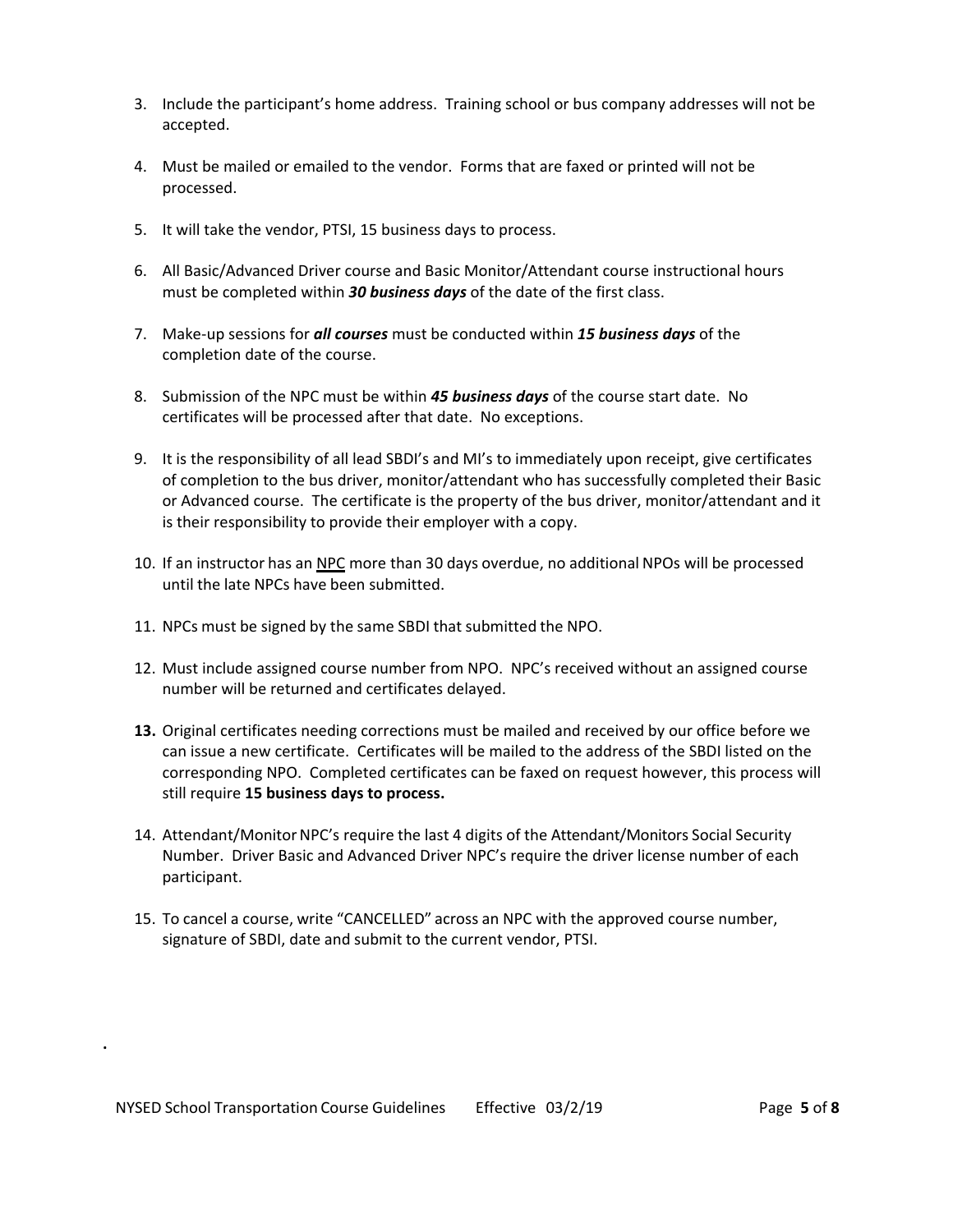#### **MERGED DRIVER AND MONITOR COURSES**

There have been requests to hold merged Bus Driver Basic and Monitor/Attendant Basic Courses. The formats requested have included: all attendees receiving both a driver and a monitor certificate; drivers getting both but monitors only getting monitor; or drivers and monitors each getting only their respective certificate.

These guidelines must be followed:

- 1. Approved room capacity may not be exceeded by the total number of students in both classes.
- 2. Only students receiving a bus driver certificate qualify for PIRP.
- 3. Both courses must be SED approved. Two NPO's must be submitted. Course material in both courses must be completed in full – this might well mean that the overall length of training will be longer than the minimum required hours for either course. Instructional materials, course handouts, on-bus and classroom time, and time for topics, chapters or sections are established by the respective course developers and may not be deleted or reduced from their approved format.
- 4. EXAMPLE: If you are teaching a PTSI Monitor Basic Course and a Bus Driver Basic, all participants receiving both certifications must receive the PTSI Trainee Workbook and the Basic Course Driver Handouts as well as SBSIOBSAAT and any other required documents.
- 5. The minimum NYSED Bus Driver Basic Course schedule and materials are established in the Instructor Manual. The instructional materials and handouts/workbooks for the Monitor/Attendant courses are established by the publisher of each course.
- 6. A course schedule must be submitted with the NPO that demonstrates that each student will complete the content of all sections of both courses for which they receive a certificate of completion. You will need to create this schedule as a separate document – it cannot be accomplished on the standard NPO. When a time block is being credited with covering the content of two courses at the same time, both sections must be scrutinized to be sure the content of both is being fully covered. The course schedule must indicate how the subjects, not just the units, from each course are being covered. One part of a sample course schedule that aligns the SED Driver Basic and the PTSI Monitor Course and that has monitors not getting driver certificates might in part look like this:

#### *\*See sample program schedule on next page*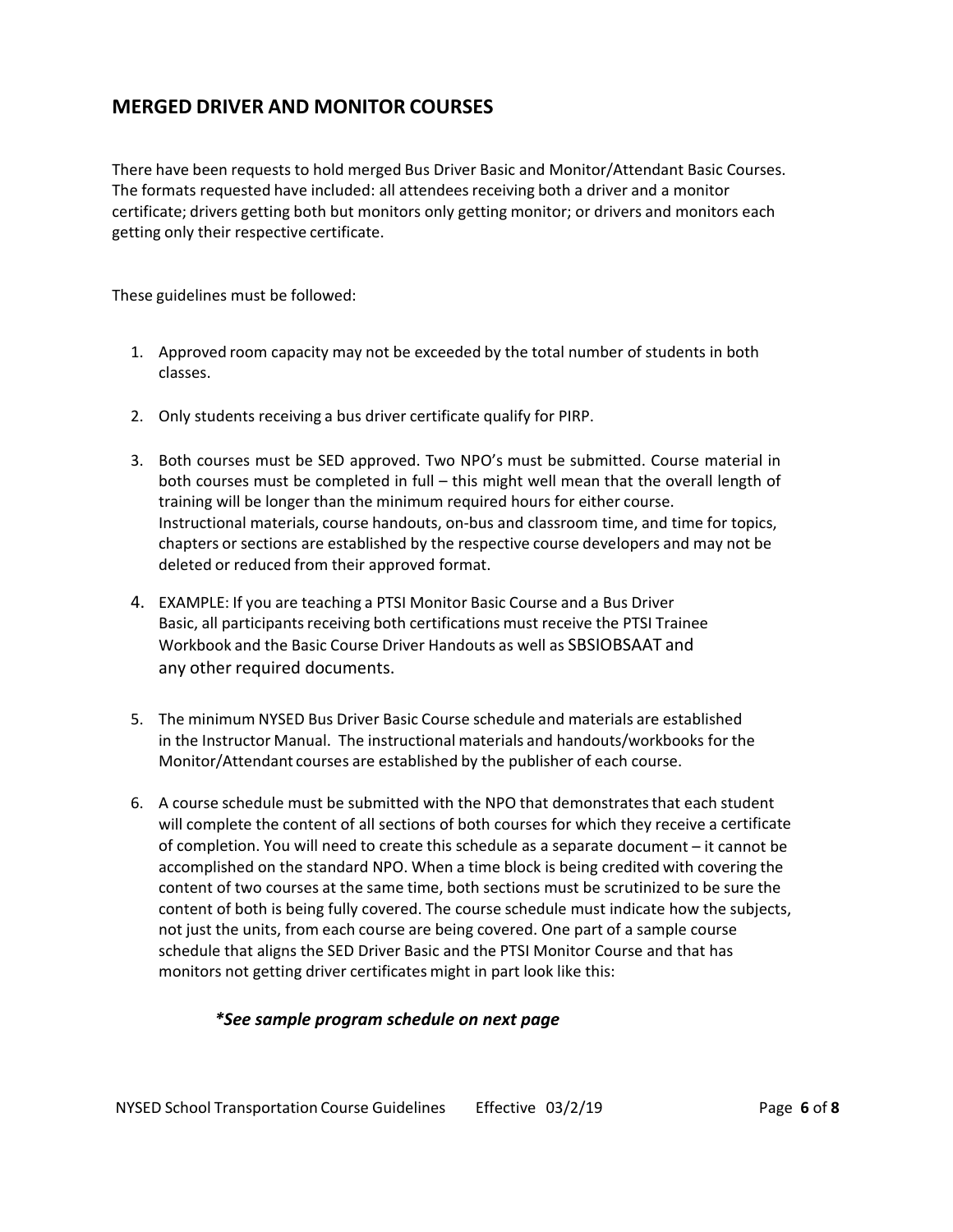### **SAMPLE PROGRAM SCHEDULE**

| <b>Time</b>     | <b>NYSED Driver</b>      | <b>Sections</b>                | <b>PTSI Monitor</b>       | <b>Sections</b> |
|-----------------|--------------------------|--------------------------------|---------------------------|-----------------|
|                 | <b>Basic</b>             |                                | <b>Basic</b>              |                 |
| $8:00 - 9:45$   | Chapter 5 -<br>classroom | Classroom w/o<br>104F activity | Section 5                 | 5.1, 5.2, 5.3   |
| $9:45 - 10:00$  | Chapter 5 -<br>classroom | 104F Exercise                  | <b>Break-not relevant</b> |                 |
| $10:30 - 10:45$ | <b>Break</b>             |                                |                           |                 |
| $10:45 - 11:15$ | Chapter $5 -$ on bus     | On bus Practice                | Section 5                 | 5.1, 5.2, 5.3   |
| $11:15 - 12:45$ | Chapter 6                | All                            | Section 5                 | 5.4, 5.5        |

In order to cover the driver content, the monitors have needed to be present for four hours and 45 minutes even though the same content is covered in significantly less time in the Monitor Basic.

Again, looking at the Section 1 of the PTSI Monitor Basic, we see that the content is a part of Chapter 1, 2, 3, and 10 in the NYSED Driver Basic covering 12.5 hours, 2.5 hours longer than required in total for monitors and there are still 4 Sections to teach!

This is not a very effective way to train monitor/attendants on their own.

However, if the goal is for all attendees to receive both certificates, it does make sense because most parts of the monitor courses are closely aligned with sections of the driver course as well.